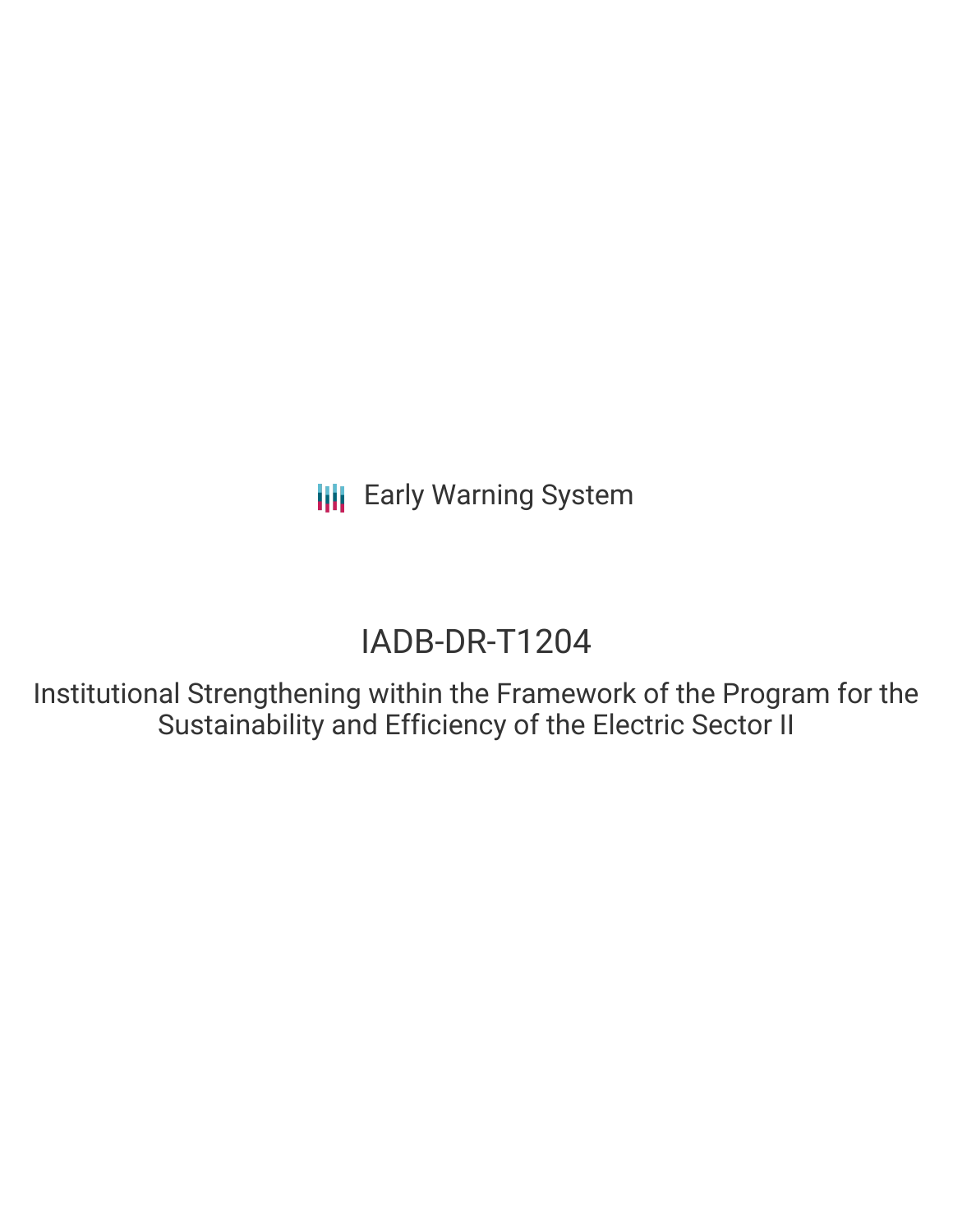

Institutional Strengthening within the Framework of the Program for the Sustainability and Efficiency of the Electric Sector II

#### **Quick Facts**

| <b>Countries</b>               | Dominican Republic                                |
|--------------------------------|---------------------------------------------------|
| <b>Financial Institutions</b>  | Inter-American Development Bank (IADB)            |
| <b>Status</b>                  | Active                                            |
| <b>Bank Risk Rating</b>        | C.                                                |
| <b>Borrower</b>                | Government of Dominican Republic                  |
| <b>Sectors</b>                 | Energy, Law and Government, Technical Cooperation |
| <b>Investment Type(s)</b>      | Grant                                             |
| <b>Investment Amount (USD)</b> | $$0.20$ million                                   |
| <b>Project Cost (USD)</b>      | \$0.20 million                                    |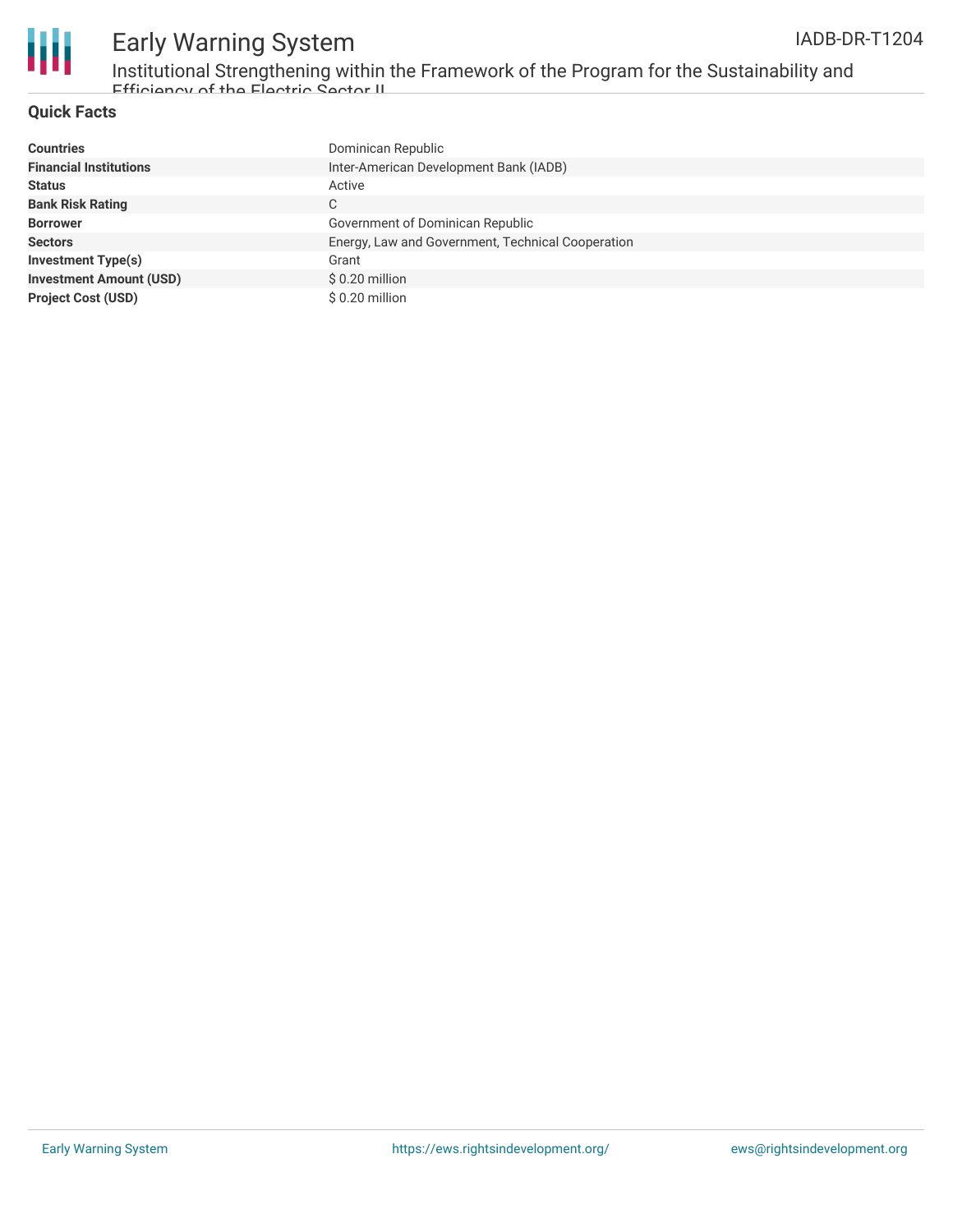

Institutional Strengthening within the Framework of the Program for the Sustainability and Efficiency of the Electric Sector II

#### **Project Description**

The general objective of this TC is to support the Government of the Dominican Republic in the consolidation of a sector framework that meets the criteria of sustainability and efficiency. To achieve this objective, the TC will support the preparation of proposals for adjustment to the sector's legislation and regulations, in coordination with the counterpart. In the current context of the health and economic crisis caused by COVID-19, the strengthening of the sectoral and institutional framework is of utmost importance by promoting rapid responses to the crisis. This TC is expected to generate empirical and practical evidence that contributes to the implementation of actions consistent with the objectives of the DR-L1058.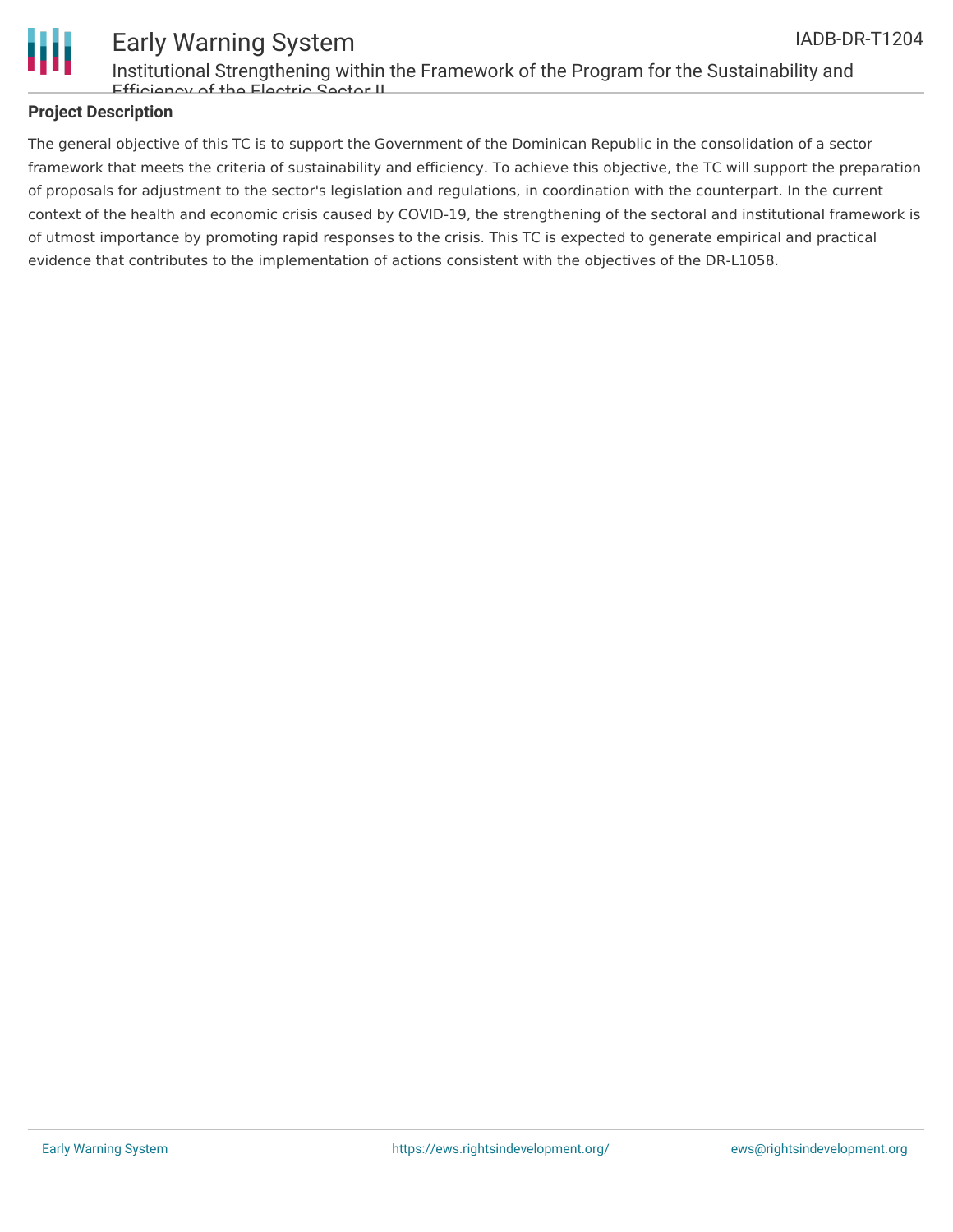



Institutional Strengthening within the Framework of the Program for the Sustainability and Efficioncy of the Electric Sector II

#### **Investment Description**

• Inter-American Development Bank (IADB)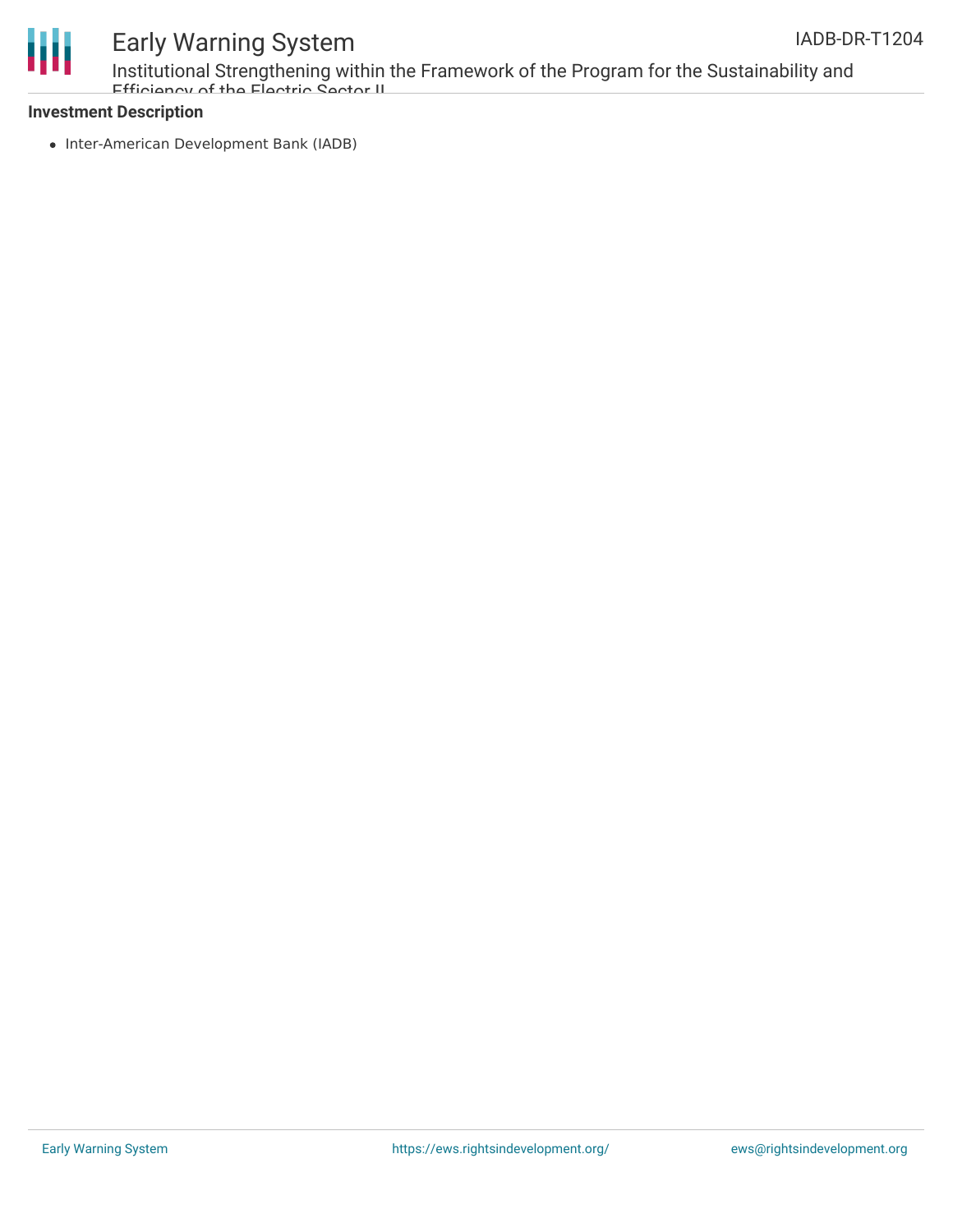

#### Early Warning System Institutional Strengthening within the Framework of the Program for the Sustainability and Efficiency of the Electric Sector II IADB-DR-T1204

#### **Contact Information**

#### ACCOUNTABILITY MECHANISM OF IADB

The Independent Consultation and Investigation Mechanism (MICI) is the independent complaint mechanism and fact-finding body for people who have been or are likely to be adversely affected by an Inter-American Development Bank (IDB) or Inter-American Investment Corporation (IIC)-funded project. If you submit a complaint to MICI, they may assist you in addressing the problems you raised through a dispute-resolution process with those implementing the project and/or through an investigation to assess whether the IDB or IIC is following its own policies for preventing or mitigating harm to people or the environment. You can submit a complaint by sending an email to MICI@iadb.org. You can learn more about the MICI and how to file a complaint at http://www.iadb.org/en/mici/mici,1752.html (in English) or http://www.iadb.org/es/mici/mici,1752.html (Spanish).